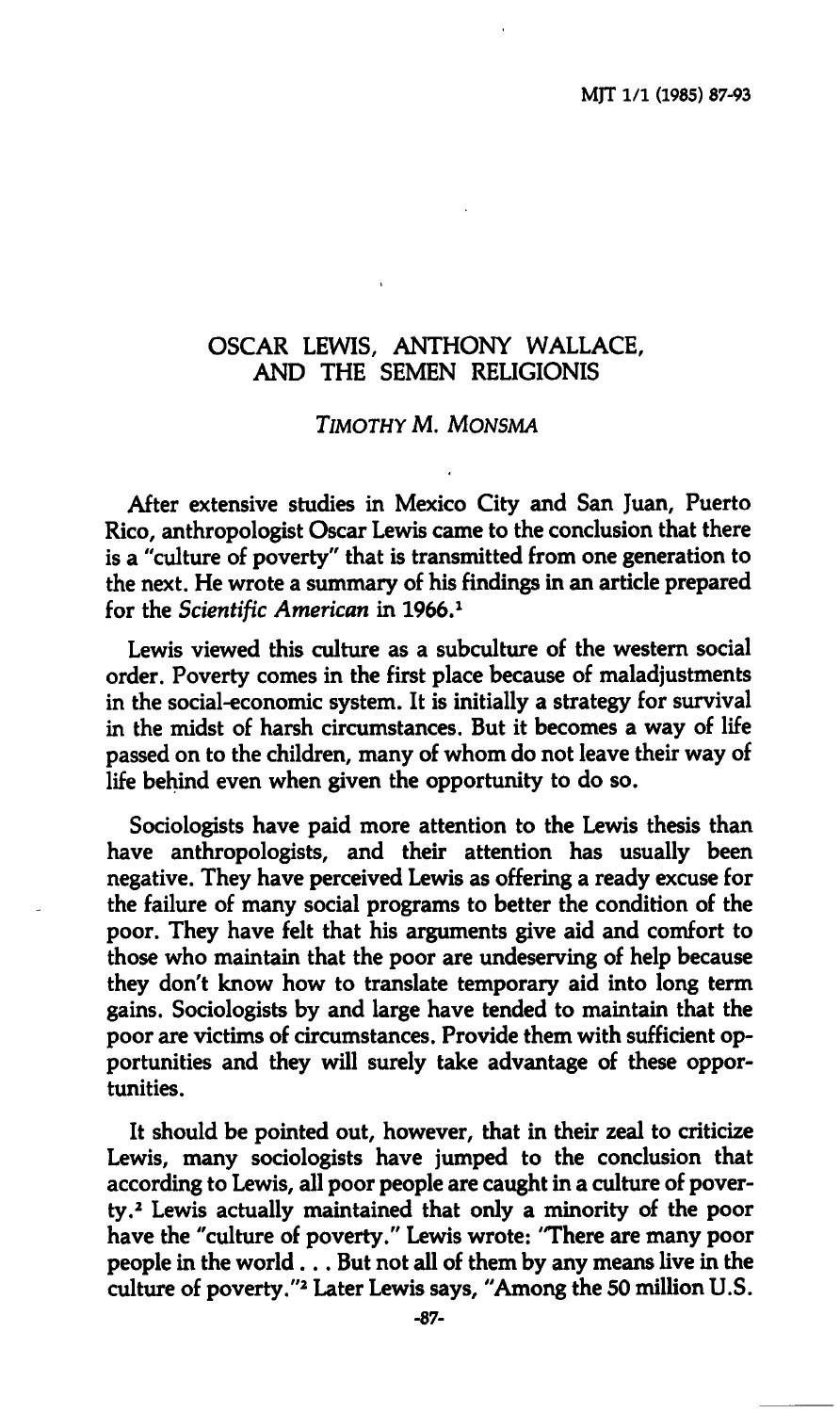#### **MID-AMERICA JOURNAL OF THEOLOGY**

**citizens now more or less officially certified as poor, I would guess that about 20 percent live in a culture of poverty."<sup>3</sup> The suggestion that only a minority of the poor have developed a culture of the poor should have tempered some of Lewis' critics, for he has certainly localized the problem.** 

**In addition the Lewis critics must explain why they have ignored the writings of Anthony Wallace, even though there are striking similarities between the diagnosis and treatment proposed by Wallace and that proposed by Lewis.** 

**In an article written for the** *Amencan Anthropologist* **already in 1956 Wallace describes societies worldwide which suffer first individual stress and later societal distortion as (usually) external forces break up the culture of a society.<sup>4</sup> These forces break up the culture by demonstrating to the people that their traditional culture is no longer adequate to handle the new problems that are being forced upon them; perhaps by enemies, perhaps by climactic changes, perhaps by other factors. In this situation a prophetictype leader emerges who has a vision of cultural changes that must take place if his society is to cope with the changes that crowd in upon it. This leader gains a following, adjusts his program according to need, and eventually leads his people to a new and more satisfying culture.** 

**Anthropologists have generally accepted the Wallace thesis as a valid description of rapid culture change. Such rapid change is to be distinguished from the slower change that is going on continuously in all cultures. Margaret Mead documented similar rapid change with strong religious overtones in her book** *New Lives for Old.<sup>5</sup>*  **Homer Barnett developed a thorough theoretical explanation for the mechanics of change in** *Innovation: The Basis of Cultural Change.<sup>6</sup>*

**Although the Lewis thesis was largely rejected and the Wallace thesis was accepted, yet when one compares the views of Lewis and Wallace, one comes across some striking similarities. Lewis uses terms such as apathy, fatalism, helplessness, dependence, and inferiority to describe the feelings of those ensnared in the culture of poverty. Wallace, on the other hand, uses such terms as alcoholism, passivity, indolence, depression, and neurotic disorders to describe the behavior patterns of those involved in "the Period of Cultural Distortion."** 

**Lewis speaks of forces in the western economic system that cause poor people to be poor. Wallace also outlines forces exterior to the**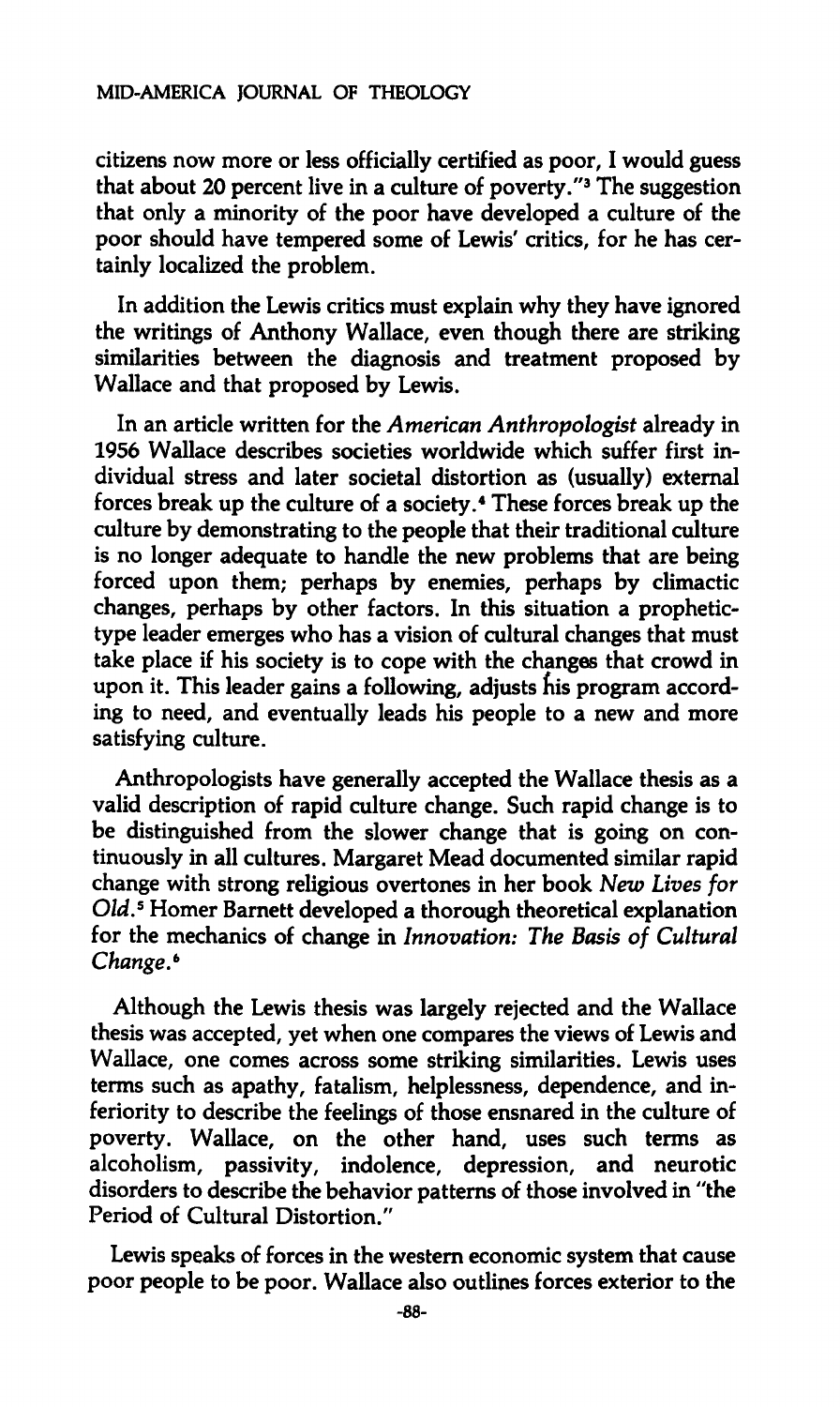# **OSCAR LEWIS, ANTHONY WALLACE, AND THE SEMEN RELIGIONIS**

**groups he has studied. At this point the Wallace description may appear more credible than that of Lewis, for Wallace writes, "Our file notes now contain references to several hundred religious revitalization movements, among both western and non-western peoples, on five continents."<sup>7</sup> But the more extensive data base of Wallace does not invalidate the Lewis conclusion. Rather the conclusions of one scholar tend to reinforce the conclusions of the other.** 

**The real difference between the two essays is that while Wallace spends most of his space describing the solution, Lewis spends most of his space describing the problem. An extensive description of the problem combined with only a rudimentary description of the solution has led many to the conclusion that Lewis has no real solution. But Lewis does suggest a solution, and his suggestions bear remarkable similarities to the Wallace solution.** 

**Wallace stresses the religious nature of the resolution that many societies have found to the problems of cultural disintegration. While he recognizes that the solutions can be either "religious or secular",<sup>9</sup> he nonetheless speaks of "several hundred religious revitalization movements".<sup>10</sup> The terms that others have used to describe these movements also indicate their pervasive religious character. Wallace mentions such terms as cargo cults, religious revivals, messianic movements, sect formation, mass movements, and charismatic movements. The leader that initiates the movement is usually a religious leader, a dreamer of dreams and a visionary. He sometimes feels that God is talking with him directly. Wallace makes the point that hundreds of societies have achieved a more satisfying culture through religious innovation. Often this religious innovation does not have a Christian base or is a gross distortion of the Christian faith, but it is religious, nonetheless.** 

**At this point also there is similarity between Lewis and Wallace. In describing the culture of poverty Lewis says, 'There is hatred of the police, mistrust of government and of those in high positions and a cynicism that extends to the church."<sup>11</sup> In describing the solution to this culture, Lewis says, "Yet it would seem that any movement—be it religious, pacifist or revolutionary—that organizes and gives hope to the poor and effectively promotes a sense of solidarity with the larger groups must effectively destroy the psychological and social core of the culture of poverty."<sup>12</sup> Here Lewis comes close to the Wallace description of revitalization as being either "religious or secular."<sup>13</sup> But Wallace goes a bit further when he suggests that religious movements have a secular element**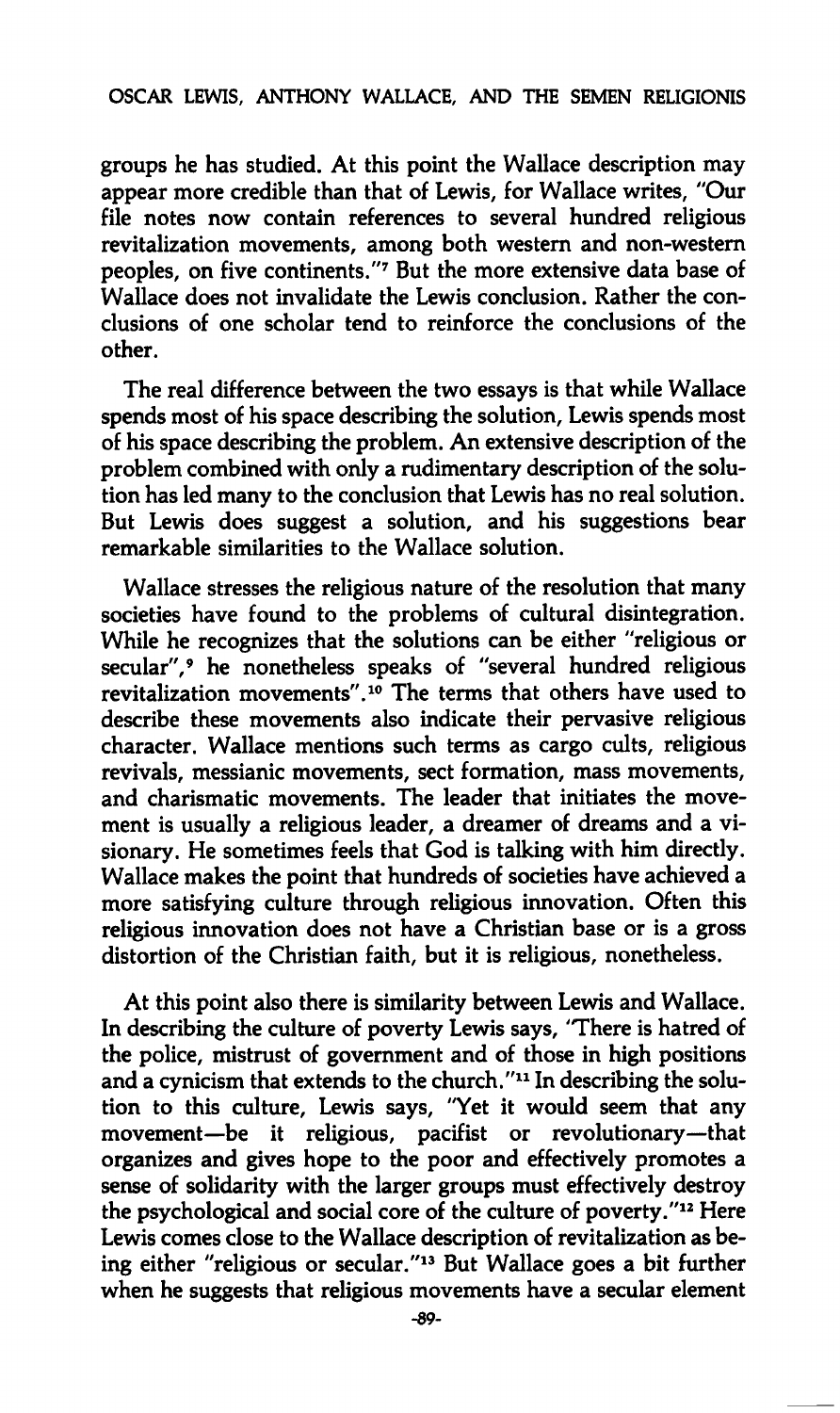#### **MID-AMERICA JOURNAL OF THEOLOGY**

**and secular movements have religious trappings.** 

**John Calvin taught that all people have a sense of deity** *(sensus divinitatus)* **which becomes for them the seed of religion** *(semen religionis).* **He expounds this teaching in Book I, chapter iii of the**  *Institutes,* **while in chapter iv he tells how this seed is damaged so that the plant it produces is always distorted, unless God's grace steps in. Calvin sees evidence for such a sense of deity in the religiosity of all peoples everywhere, no matter how isolated and primitive their society might be. This religiosity of all societies is confirmed by contemporary anthropological studies.** 

**The apostle Paul affirms the existence of such a sense of deity in Romans 1:19,20, and there may be another reference to God's general revelation in the minds of men in John 1:9. In Romans 2:14, 15 Paul treats the human conscience as contributing to this sense of deity which inspires in men a sense of right and wrong. 'They show that what the law requires is written on their hearts, while their conscience also bears witness." (Rom. 2:15a)** 

**When Calvin's treatment of the conscience of natural men is joined to his statements on the sense of deity, a rudimentary apology (after the fashion of the ancient apologists) emerges.<sup>14</sup> There is also in Calvin's writings a theory on the rise and perpetuation of animistic religions. They find their origin in the seed of religion that is sown by God in the entire human race. Because of man's finitude and perversity, this seed, left to itself, never produces healthy fruit. The fruit it produces is always distorted and grotesque. But there is always some fruit (false religion), which testifies to the fact that there was a seed.** 

**Man by nature is proud and self-sufficient. He boasts of his own ingenuity and power. Yet proud man is willing to bow before wood, metal, and stone. The impulse that persuades him that this is appropriate must be very strong indeed. Calvin says:** 

**Indeed, even idolatry is ample proof of this conception. We know how man does not willingly humble himself so as to place other creatures over himself. Since, then, he prefers to worship wood and stone rather than to be thought of as**  having no God, clearly this is a most vivid impression of a<sup>\*</sup> **divine being . . . Man voluntarily sinks from his natural haughtiness to the very depths in order to honor God!<sup>15</sup>**

**Likewise the impulse that gives to all men a sense of right and wrong, so that even thieves have a code of ethics among themselves, indicates that God has given to all a conscience. The**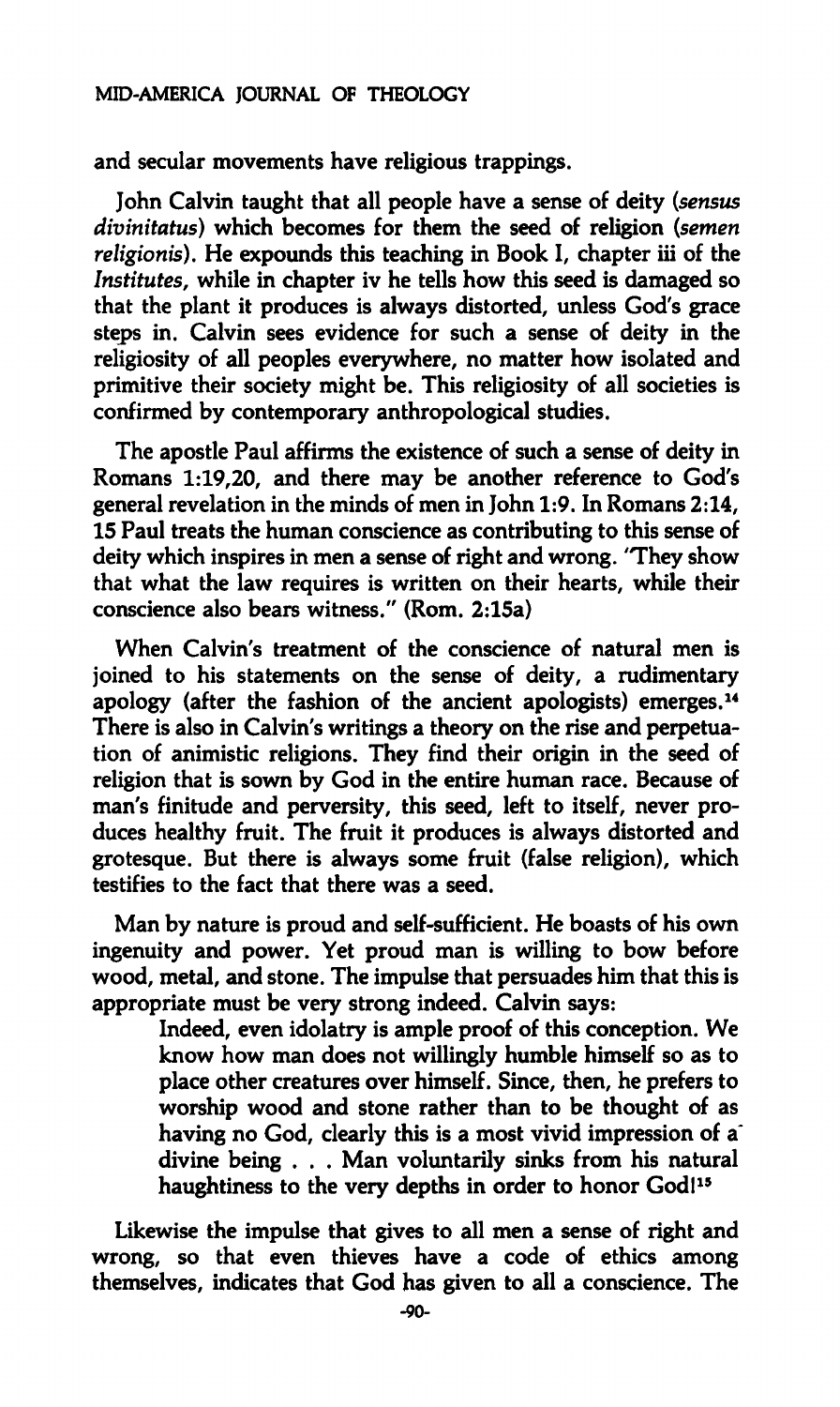### **OSCAR LEWIS, ANTHONY WALLACE, AND THE SEMEN RELIGIONIS**

**human conscience differentiates human beings from animals, assures that all cultures develop a sense of right and wrong in human actions, and also leads to the idea of punishment for wrongdoers, as a pan-cultural phenomenon.** 

**Cultural anthropologists recognize that at the center of all cultures there is a world view or a religion. Although there are some variations among the anthropologists regarding the precise content of this world view, and even over whether it ought to be called "world view" or "religion," there is general agreement that a society's view of the world, which includes both a cosmology and a system of values, lies at the center of its organizational structure.** 

**Homer Barnett has demonstrated that most cultural change begins in the human mind. And Anthony Wallace has shown how religious change precedes and motivates cultural change.** 

**What about changes which appear to spring from secular world views, such as communism? The reply given by Wallace is that although some movements appear to be thoroughly atheistic or non-religious, they nonetheless imitate religion to such an extent that they take on a pseudo-religious character:** 

> **The development of a Marxist gospel with elaborate exegesis, the embalming of Lenin, and the concern with conversion, confession, and moral purity (as defined by the movement) have the earmarks of religion. The Communist Revolution of 1917 in Russia was almost typical in structure of religious revitalization movements: there was a very sick society, prophets appealed to a revered authority (Marx), apocalyptic and Utopian fantasies were preached, and missionary fervor animated the leaders.<sup>16</sup>**

**Wallace concludes that no revitalization movement is totally free from religious influence.** 

**Granted that this is so, will any religious or semi-religious movement suffice to revitalize and integrate a culture? Lewis seems to**  think so; Wallace agrees. Yet with Wallace there is an important **proviso: the new religion serves to reorganize the culture until a new period of stress comes along. Concerning the newly organized culture, Wallace says, "Whether its culture will be viable for long beyond this point, however, will depend on whether its mazeway formulations lead to actions which maintain a low level of stress."<sup>17</sup> Wallace sees religion not as flowing from ultimate reality, but as a human mechanism for coping with stress.** 

**It is at this point, of course, that John Calvin and Anthony**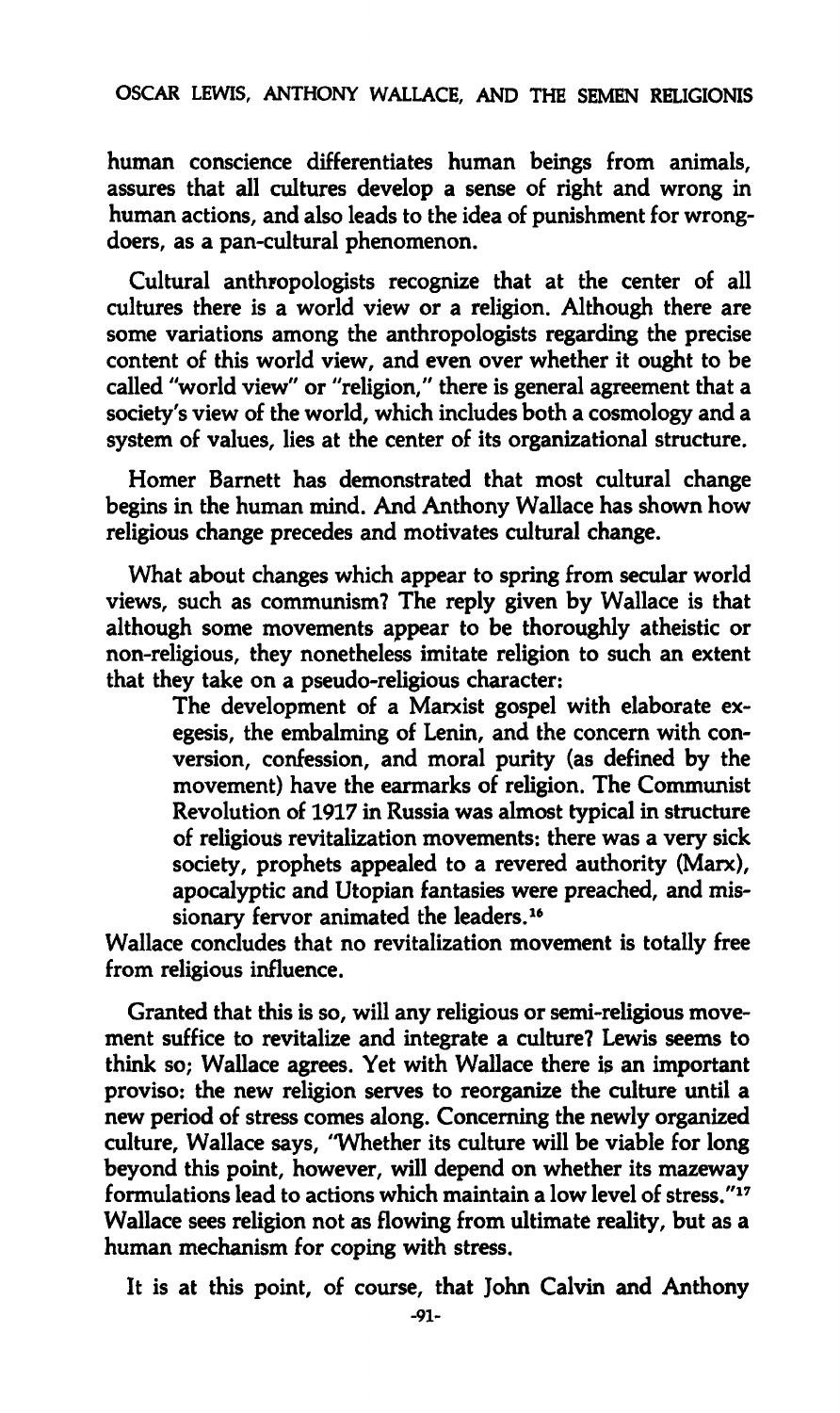### **MID-AMERICA JOURNAL OF THEOLOGY**

**Wallace part company. Calvin and his followers would wish to maintain that men find in religion a mechanism for reducing stress because man is by nature religious. Pangs of conscience and a sense of the supernatural are natural to man, for he was created with this feeling, just as animals were created with instincts that govern** *their*  **behavior. But man's religious instinct is only partially fulfilled when he adopts a pseudo-religion instead of the real religion: Christianity. Man is like a child whose diet is lacking in iron or lead. He may seek to satisfy this void by eating dirt or paint. This is a palliative but not a cure. In time the poverty of the pseudo-religion one has adopted will become plain to him, and he will wish to change it for something else. The possibility of a continuous cycle of acceptance and rejection that envelopes an entire society thus emerges. As Augustine put it: "Thou has created us for Thyself, dear Lord, and our hearts are restless until they rest in Thee."** 

**How then are we to evaluate the many government programs that have been designed to help the poor in one way or other? These programs no doubt have value as a stop-gap measure. But we are deceiving ourselves if we think that government programs are going to eliminate poverty and the world view of poverty on a long term basis.** 

**If there are strong religious overtones in rapid cultural change, the government (at least the United States government) will be unable to help, because the U.S. government has deliberately erected a high "wall of separation" between church and state, interpreted as total separation between the state and religion. The U.S. government is not supposed to promote a pseudo-religious solution, let alone a genuine religious solution.** 

**The result is that where the need is the greatest, the American government and the various state governments, stand helpless. It is a situation that calls for private initiative, and the Christian Church is best equipped to seize this initiative. As the Church takes on this challenge, her primary focus ought not to be a stop-gap aid nor even long term developmental aid. If this were her primary focus, she might be competing with the government or other secular agencies.** 

**The primary focus of church involvement ought rather to be the proclamation of the Gospel of Jesus Christ. Only this Gospel applied by the Holy Spirit will renew hearts, and thus renew lives from the inside out. A new religious perspective will provide the poor and those involved in cultural disintegration with a new sense**